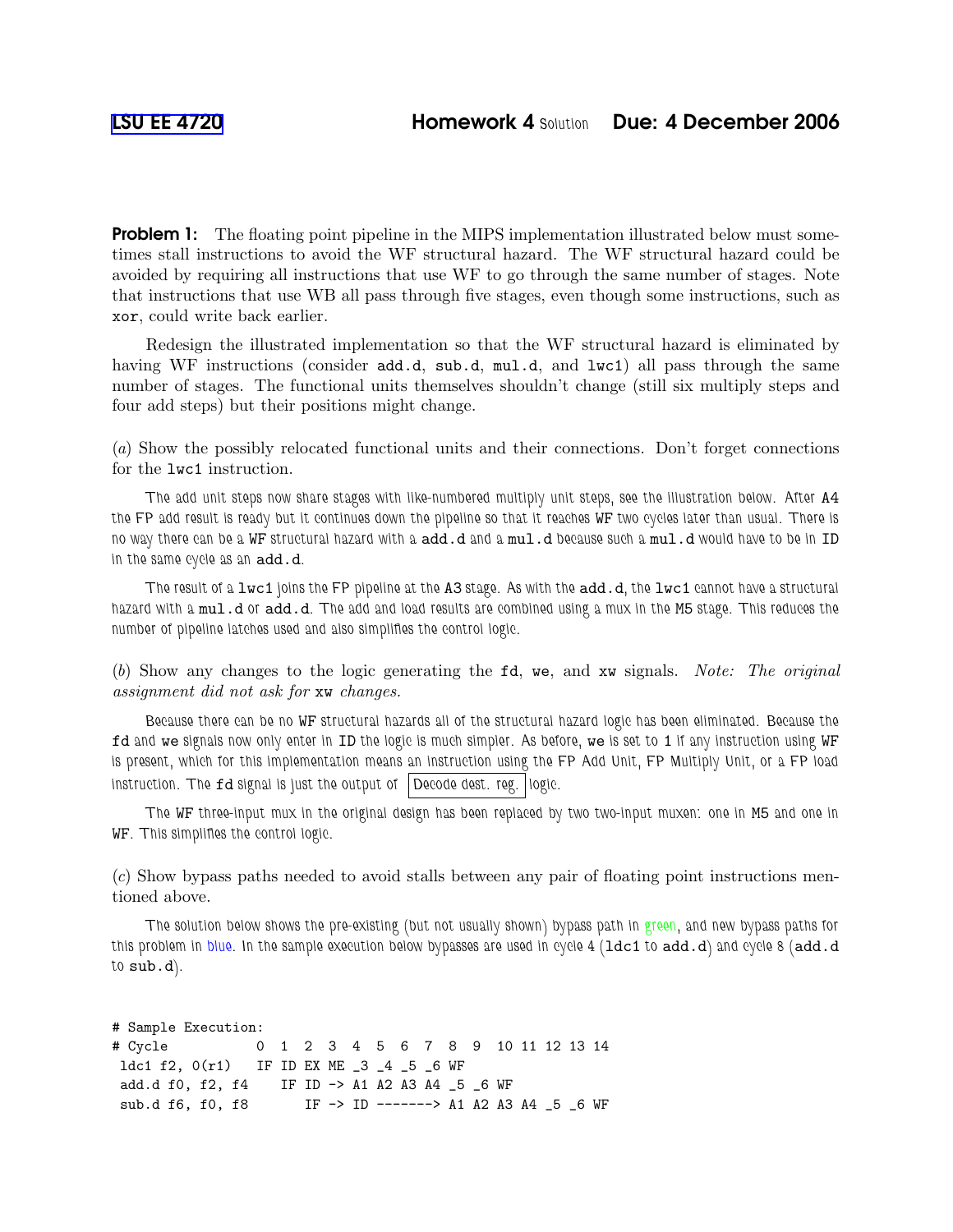

Problem 2: Consider the changes to avoid structural hazard stalls from the previous problem. Provide an argument, either for making the changes and or against making the changes. For your argument use whatever cost and performance estimates can be made from the previous problem. Add to that the results of fictitious code analysis experiments and alternative ways of using silicon area to improve performance.

The code analysis experiments might look at the dynamic instruction stream of selected programs. For these experiments explain what programs were used and what you looked for in the instruction stream. Make up results to bolster your argument.

For the alternative ways of using silicon area, consider other ways of avoiding the structural hazard stalls, or other ways of improving performance. This does not have to be very detailed, but it must be specific. (For example, "use the silicon area for pipeline improvement" is too vague.)

The argument should be about a page and built on a few specific elements, rather than meandering long-winded generalities.

It's not worth it. Improvement is limited to a handful of programs, while the cost is substantial.

The benefit is only practically realized for a few FP-dense programs. Normally our compilers will schedule (arrange) FP instructions so that WF structural hazards are avoided. When analyzing SPECcpu2000 FP programs, we found only one program in which WF structural hazards remained after compiler scheduling. Even so, the resulting stalls caused only